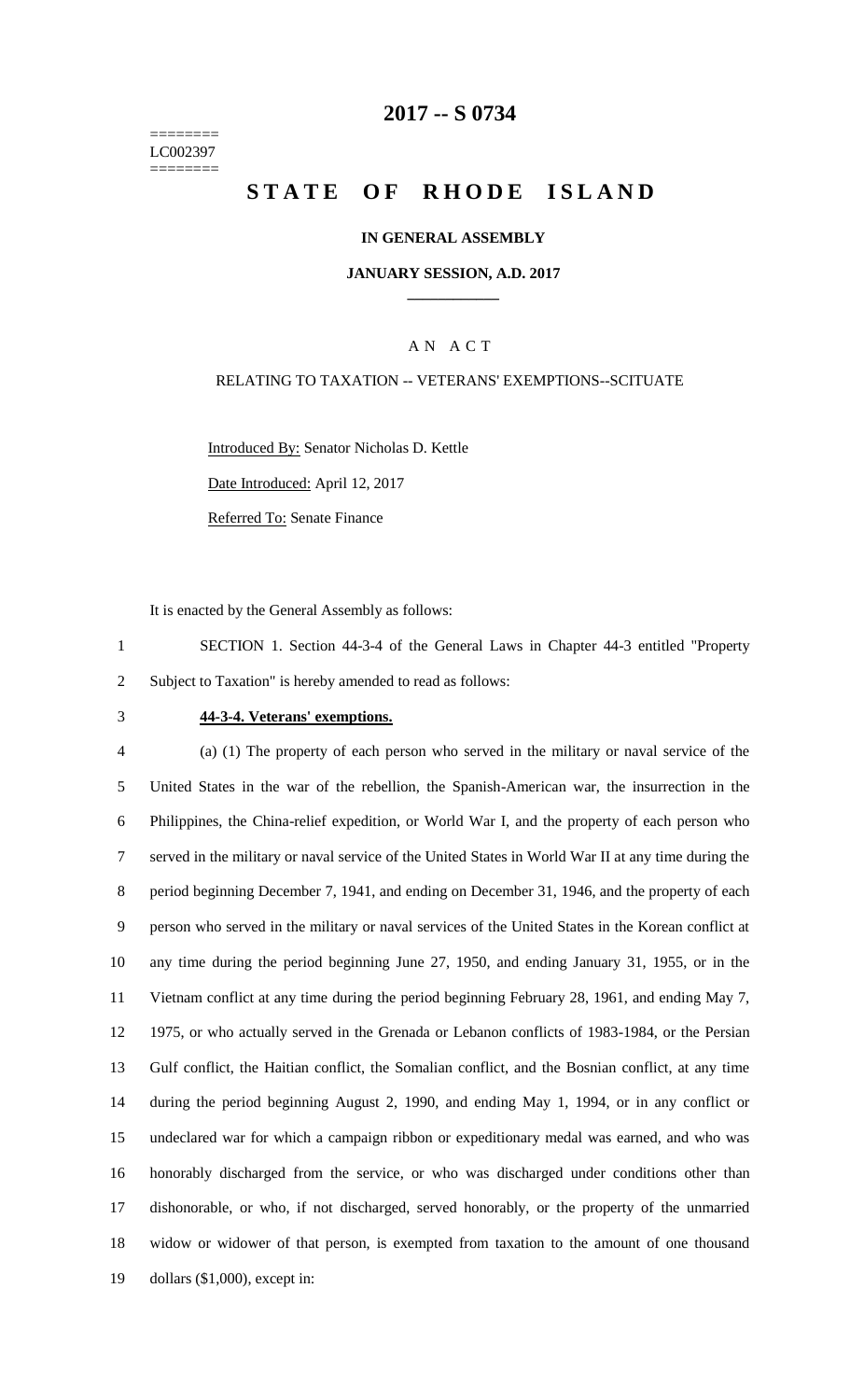(i) Burrillville, where the exemption is four thousand dollars (\$4,000); (ii) Cumberland, where the town council may, by ordinance, provide for an exemption of a maximum of twenty-three thousand seven hundred seventy-two dollars (\$23,772); (iii) Cranston, where the exemption shall not exceed three thousand dollars (\$3,000); (iv) Jamestown, where the town council may, by ordinance, provide for an exemption not exceeding five thousand dollars (\$5,000); (v) Lincoln, where the exemption shall not exceed ten thousand dollars (\$10,000); and where the town council may also provide for a real estate tax exemption not exceeding ten thousand dollars (\$10,000) for those honorably discharged active duty veterans who served in Operation Desert Storm; (vi) Newport, where the exemption is four thousand dollars (\$4,000); (vii) New Shoreham, where the town council may, by ordinance, provide for an exemption of a maximum of thirty-six thousand four hundred fifty dollars (\$36,450); (viii) North Kingstown, where the exemption is ten thousand dollars (\$10,000); (ix) North Providence, where the town council may, by ordinance, provide for an exemption of a maximum of five thousand dollars (\$5,000); (x) [As amended by P.L. 2015, ch. 168, § 1]. Smithfield, where the exemption is ten thousand dollars (\$10,000); (x) [As amended by P.L. 2015, ch. 179, § 1]. Smithfield, where the exemption is four thousand dollars (\$4,000). Provided, effective July 1, 2016, the Smithfield town council may, by ordinance, provide for an exemption of a maximum of ten thousand dollars (\$10,000); (xi) Warren, where the exemption shall not exceed five thousand five hundred dollars (\$5,500) on motor vehicles, or nine thousand five hundred eighty-four dollars (\$9,584) on real property; (xii) Westerly, where the town council may, by ordinance, provide an exemption of the total value of the veterans' real and personal property to a maximum of forty thousand five hundred dollars (\$40,500); (xiii) Barrington, where the town council may, by ordinance, provide for an exemption of six thousand dollars (\$6,000) for real property; (xiv) Exeter, where the exemption is five thousand dollars (\$5,000); (xv) Glocester, where the exemption shall not exceed thirty thousand dollars (\$30,000); (xvi) West Warwick, where the city council may, by ordinance, provide for an exemption of up to ten thousand dollars (\$10,000); (xvii) Warwick, where the city council may, by ordinance, provide for an exemption of a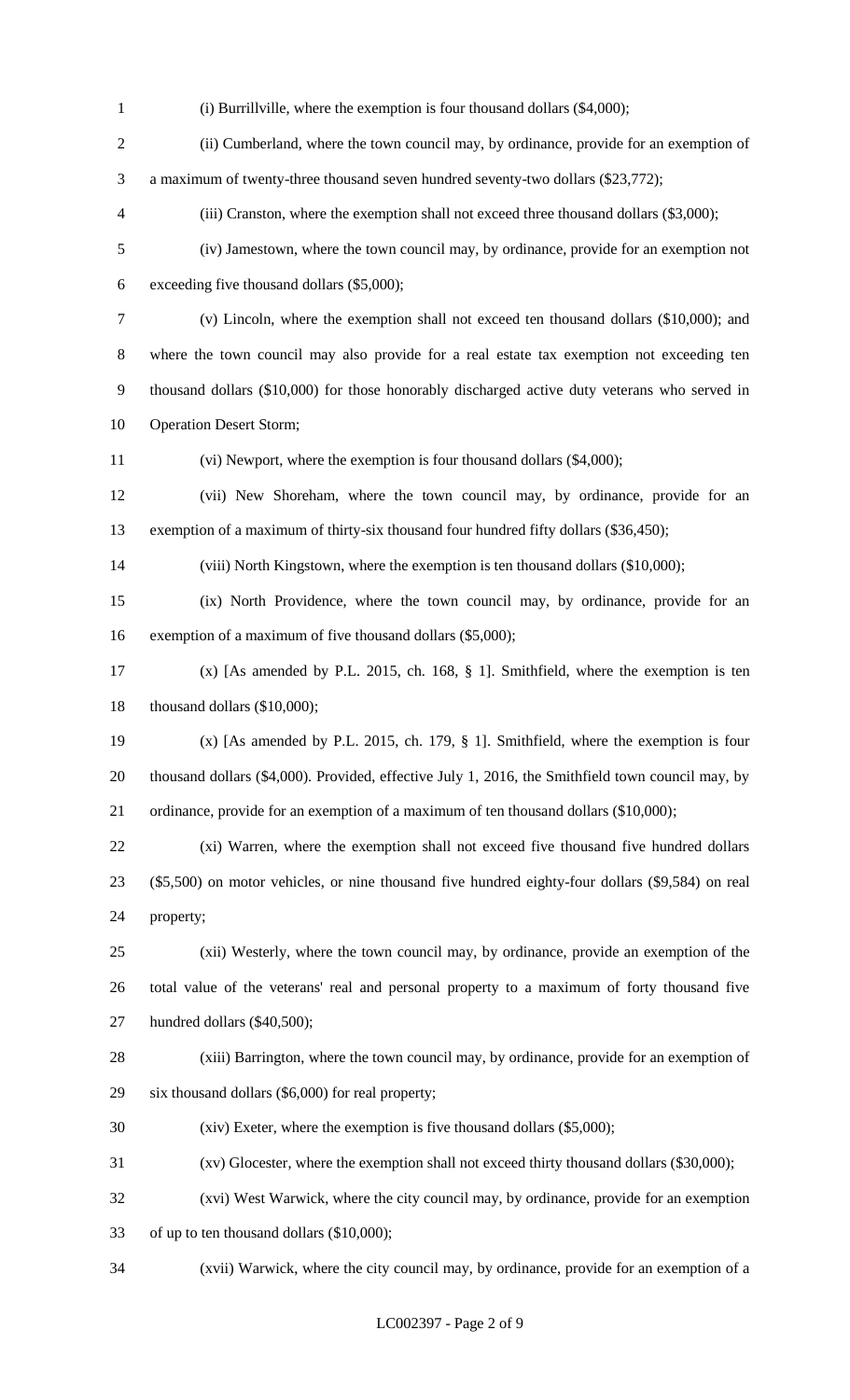maximum of four thousand dollars (\$4,000);

 (xviii) [As added by P.L 2016, ch. 238, § 1]. Charlestown, where the town council may, by ordinance, provide for an additional exemption of a maximum of one hundred fifty dollars (\$150) to any veteran of the United States armed services, regardless of their qualified service dates, who was honorably discharged, or to the unmarried widow or widower of that person who is not currently receiving this statutory exemption;

 (xix) [As added by P.L 2016, ch. 268, § 1]. Charlestown, where the town council may, by ordinance, provide for an additional tax credit of one hundred fifty dollars (\$150) to any veteran of the United States armed services, regardless of their qualified service dates, who was honorably discharged, or to the unmarried widow or widower of that person who is not currently receiving this statutory exemption; and

 (xx) Narragansett, where the town council may, by ordinance, provide for an exemption of a maximum of twenty thousand dollars (\$20,000) from the assessed value of real property, or twelve thousand dollars (\$12,000) from the assessed value of a motor vehicle.

 (2) The exemption is applied to the property in the municipality where the person resides, and if there is not sufficient property to exhaust the exemption, the person may claim the balance in any other city or town where the person may own property; provided, that the exemption is not allowed in favor of any person who is not a legal resident of the state, or unless the person entitled to the exemption has presented to the assessors, on or before the last day on which sworn statements may be filed with the assessors for the year for which exemption is claimed, evidence that he or she is entitled, which evidence shall stand so long as his or her legal residence remains unchanged; provided, however, that in the town of South Kingstown, the person entitled to the exemption shall present to the assessors, at least five (5) days prior to the certification of the tax roll, evidence that he or she is entitled to the exemption; and, provided, further, that the exemption provided for in this subdivision to the extent that it applies in any city or town, shall be applied in full to the total value of the person's real and tangible personal property located in the city or town; and, provided, that there is an additional exemption from taxation in the amount of 28 one thousand dollars (\$1,000), except in:

(i) Central Falls, where the city council may, by ordinance, provide for an exemption of a

maximum of seven thousand five hundred dollars (\$7,500);

(ii) Cranston, where the exemption shall not exceed three thousand dollars (\$3,000);

- (iii) Cumberland, where the town council may, by ordinance, provide for an exemption of a maximum of twenty-two thousand five hundred dollars (\$22,500);
- (iv) Lincoln, where the exemption shall not exceed ten thousand dollars (\$10,000);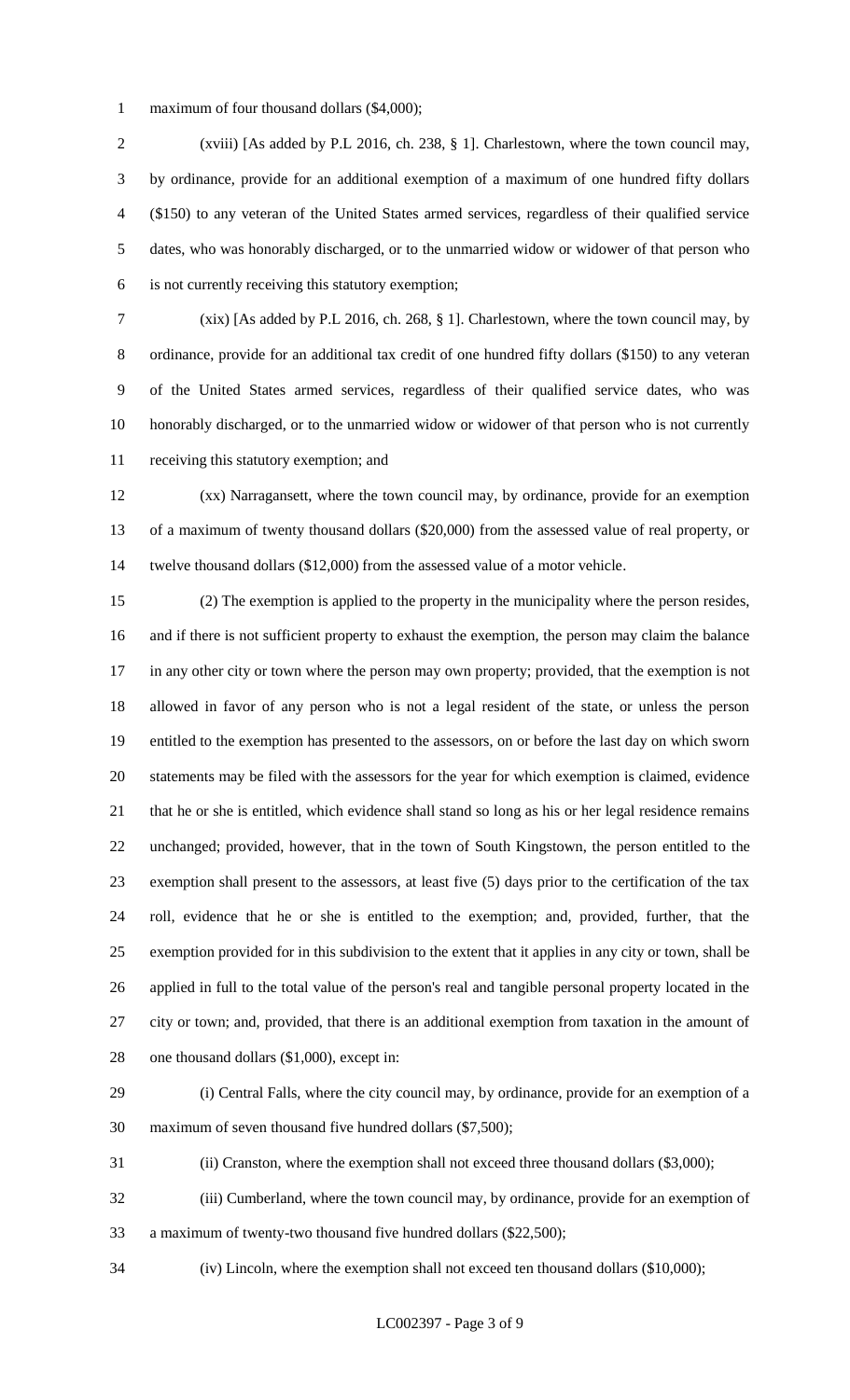(v) Newport, where the exemption is four thousand dollars (\$4,000);

 (vi) New Shoreham, where the town council may, by ordinance, provide for an exemption of a maximum of thirty-six thousand four hundred fifty dollars (\$36,450);

 (vii) North Providence, where the town council may, by ordinance, provide for an exemption of a maximum of five thousand dollars (\$5,000);

(viii) Smithfield, where the exemption is four thousand dollars (\$4,000);

(ix) Warren, where the exemption shall not exceed eleven thousand dollars (\$11,000);

and

 (x) Barrington, where the town council may, by ordinance, provide for an exemption of six thousand dollars (\$6,000) for real property; of the property of every honorably discharged veteran of World War I or World War II, Korean or Vietnam, Grenada or Lebanon conflicts, the Persian Gulf conflict, the Haitian conflict, the Somalian conflict and the Bosnian conflict at any time during the period beginning August 2, 1990, and ending May 1, 1994, or in any conflict or undeclared war for which a campaign ribbon or expeditionary medal was earned, who is determined by the Veterans Administration of the United States of America to be totally disabled through service connected disability and who presents to the assessors a certificate from the veterans administration that the person is totally disabled, which certificate remains effectual so 18 long as the total disability continues.

(3) Provided, that:

 (i) Burrillville may exempt real property of the totally disabled persons in the amount of six thousand dollars (\$6,000);

 (ii) Cumberland town council may, by ordinance, provide for an exemption of a 23 maximum of twenty-two thousand five hundred dollars (\$22,500);

 (iii) Little Compton may, by ordinance, exempt real property of each of the totally disabled persons in the amount of six thousand dollars (\$6,000);

- (iv) Middletown may exempt the real property of each of the totally disabled persons in 27 the amount of five thousand dollars (\$5,000);
- (v) New Shoreham town council may, by ordinance, provide for an exemption of a maximum of thirty-six thousand four hundred fifty dollars (\$36,450);
- (vi) North Providence town council may, by ordinance, provide for an exemption of a
- maximum of five thousand dollars (\$5,000);

 (vii) Tiverton town council may, by ordinance, exempt real property of each of the totally disabled persons in the amount of five thousand dollars (\$5,000), subject to voters' approval at the financial town meeting;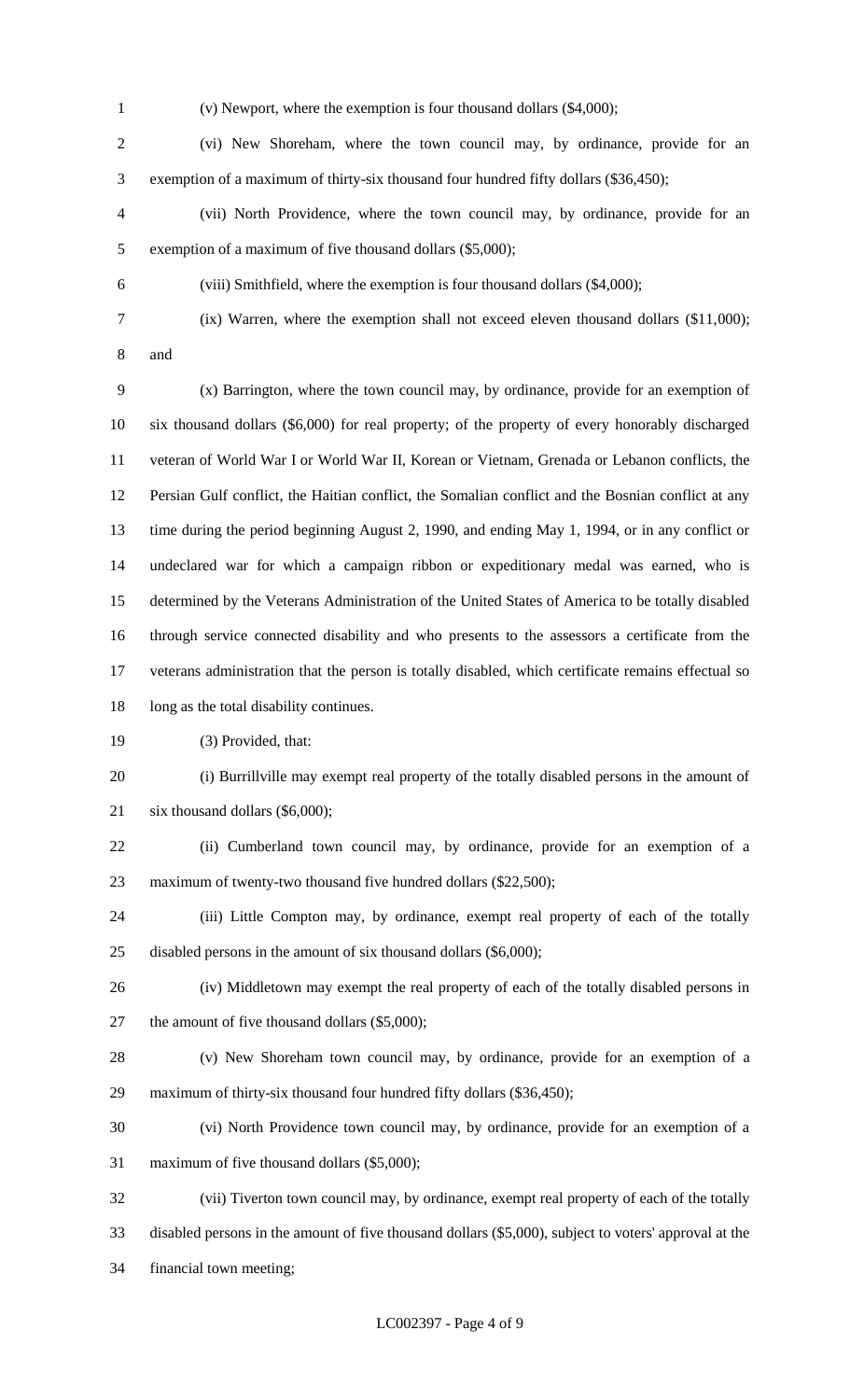(viii) West Warwick town council may exempt the real property of each of the totally disabled persons in an amount of two hundred dollars (\$200); and

 (ix) Westerly town council may, by ordinance, provide for an exemption on the total value of real and personal property to a maximum of forty-six thousand five hundred dollars (\$46,500).

(4) There is an additional exemption from taxation in the town of:

 Warren, where its town council may, by ordinance, provide for an exemption not exceeding eight thousand two hundred fifty dollars (\$8,250), of the property of every honorably discharged veteran of World War I or World War II, or Vietnam, Grenada or Lebanon conflicts, the Persian Gulf conflict, the Haitian conflict, the Somalian conflict and the Bosnian conflict, at any time during the period beginning August 2, 1990, and ending May 1, 1994, or in any conflict or undeclared war for which a campaign ribbon or expeditionary medal was earned, who is determined by the Veterans' Administration of the United States of America to be partially disabled through a service connected disability and who presents to the assessors a certificate that he is partially disabled, which certificate remains effectual so long as the partial disability continues. Provided, however, that the Barrington town council may exempt real property of each of the above named persons in the amount of three thousand dollars (\$3,000); Warwick city council may, by ordinance, exempt real property of each of the above-named persons and to any person who served in any capacity in the military or naval service during the period of time of the Persian Gulf conflict, whether or not the person served in the geographical location of the conflict, in the amount of four thousand dollars (\$4,000).

 (5) Lincoln . There is an additional exemption from taxation in the town of Lincoln for the property of each person who actually served in the military or naval service of the United States in the Persian Gulf conflict and who was honorably discharged from the service, or who was discharged under conditions other than dishonorable, or who, if not discharged, served honorably, or of the unmarried widow or widower of that person. The exemption shall be 27 determined by the town council in an amount not to exceed ten thousand dollars (\$10,000).

 (b) In addition to the exemption provided in subsection (a) of this section, there is a ten- thousand dollar (\$10,000) exemption from local taxation on real property for any veteran and the unmarried widow or widower of a deceased veteran of the military or naval service of the United States who is determined, under applicable federal law by the Veterans Administration of the United States, to be totally disabled through service-connected disability and who, by reason of the disability, has received assistance in acquiring "specially adopted housing" under laws administered by the veterans' administration; provided, that the real estate is occupied as his or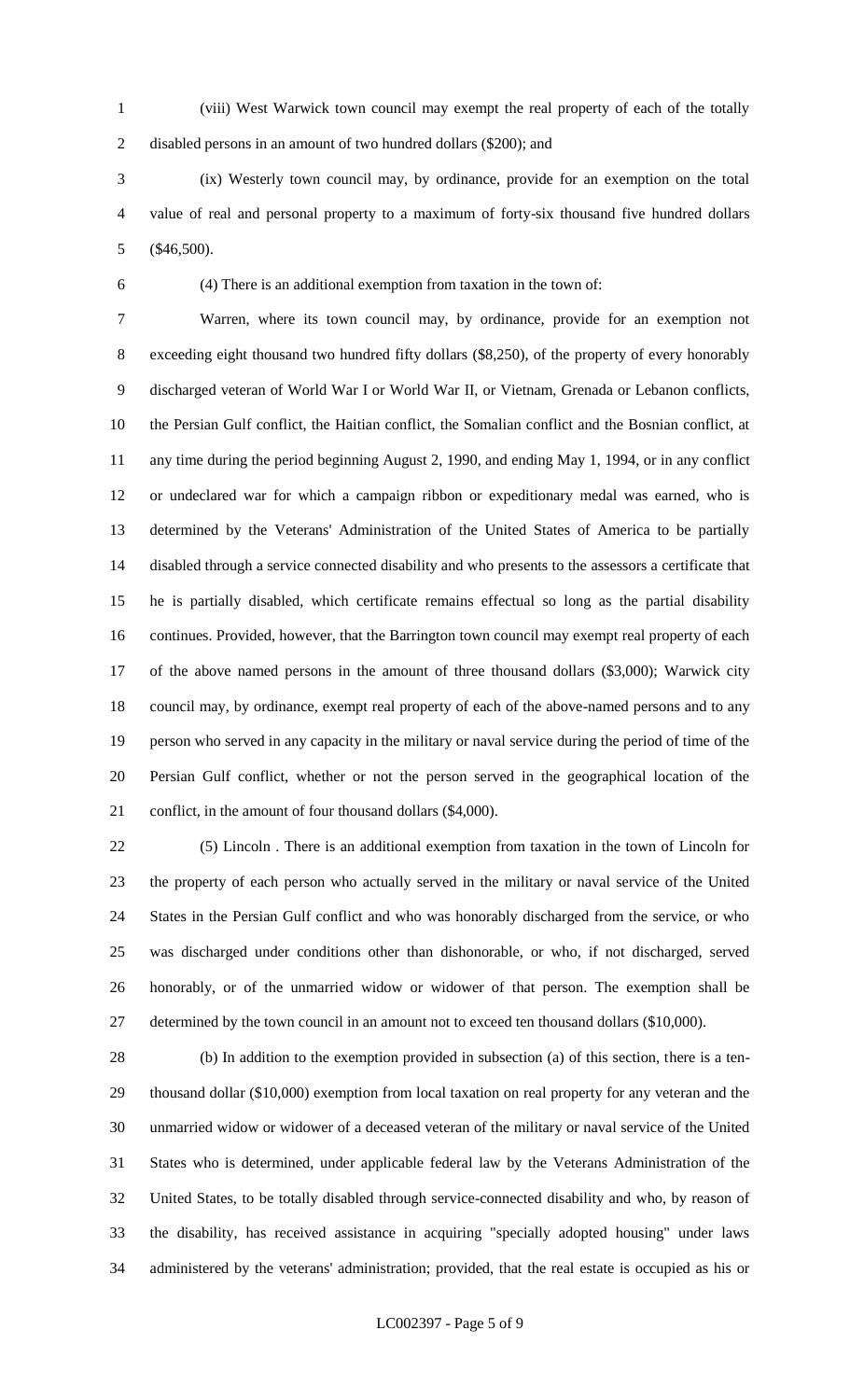her domicile by the person; and, provided, that if the property is designed for occupancy by more than one family, then only that value of so much of the house as is occupied by the person as his or her domicile is exempted; and, provided, that satisfactory evidence of receipt of the assistance is furnished to the assessors except in:

- (1) Cranston, where the exemption shall not exceed thirty thousand dollars (\$30,000);
- (2) Cumberland, where the town council may provide for an exemption not to exceed

seven thousand five hundred dollars (\$7,500);

 (3) Newport, where the exemption is ten thousand dollars (\$10,000) or ten percent (10%) of assessed valuation, whichever is greater;

 (4) New Shoreham, where the town council may, by ordinance, provide for an exemption 11 of a maximum of thirty-six thousand four hundred fifty dollars (\$36,450);

 (5) North Providence, where the town council may, by ordinance, provide for an 13 exemption not to exceed twelve thousand five hundred dollars (\$12,500);

 (6) Westerly, where the town council may, by ordinance, provide for an exemption of a 15 maximum of forty thousand five hundred dollars (\$40,500);

 (7) Lincoln, where the town council may, by ordinance, provide for an exemption of a 17 maximum of fifteen thousand dollars (\$15,000); and

 (8) Narragansett, where the town council may, by ordinance, provide for an exemption of a maximum of fifty thousand dollars (\$50,000).

 (c) In addition to the previously provided exemptions, any veteran of the military or naval service of the United States who is determined, under applicable federal law by the Veterans' Administration of the United States to be totally disabled through service-connected disability may, by ordinance, passed in the city or town where the veteran's property is assessed, receive a ten thousand dollar (\$10,000) exemption from local taxation on his or her property whether real or personal and if the veteran owns real property may be exempt from taxation by any fire and/or lighting district; provided, that in the town of: North Kingstown, where the amount of the exemption shall be eleven thousand dollars (\$11,000) commencing with the December 31, 2002, assessment; and for the town of Westerly, where the amount of the exemption shall be thirty-nine thousand dollars (\$39,000) commencing with the December 31, 2005, assessment; and in the town of Cumberland, where the amount of the exemption shall not exceed forty-seven thousand five hundred forty-four dollars (\$47,544); and the town of Narragansett, where the amount of the exemption shall not exceed twenty thousand dollars (\$20,000) from the assessed value of real property or twelve thousand dollars (\$12,000) from the assessed value of a motor vehicle; and in the city of Cranston, commencing with the December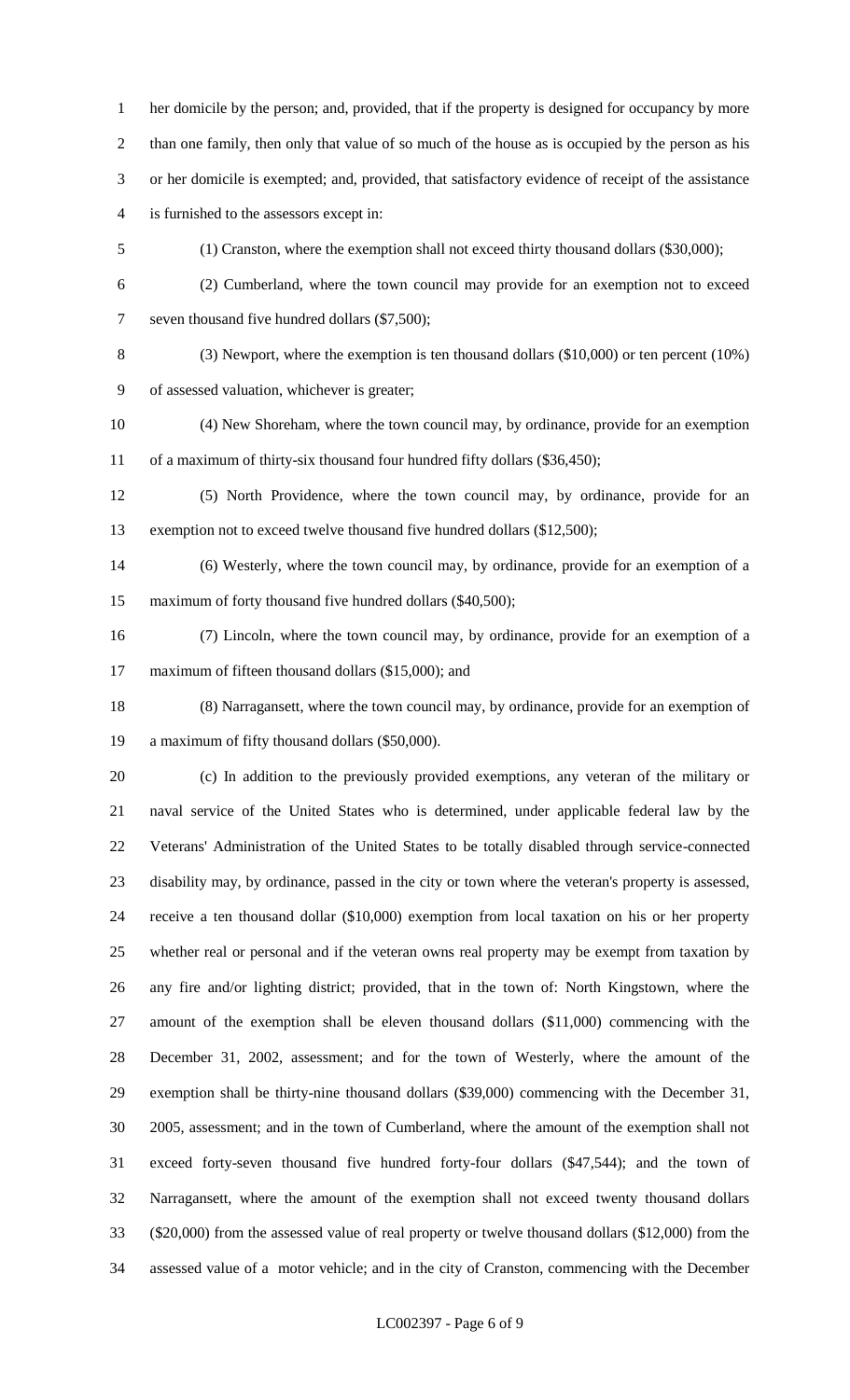31, 2016, assessment, where the exemption will not exceed two hundred fifty thousand dollars (\$250,000) and be extended to the unmarried widow or widower of such veteran.

 (d) In determining whether or not a person is the widow or widower of a veteran for the purposes of this section, the remarriage of the widow or widower shall not bar the furnishing of the benefits of the section if the remarriage is void, has been terminated by death, or has been annulled or dissolved by a court of competent jurisdiction.

 (e) In addition to the previously provided exemptions, there may by ordinance passed in the city or town where the person's property is assessed, be an additional fifteen thousand dollars (\$15,000) exemption from local taxation on real and personal property for any veteran of military or naval service of the United States or the unmarried widow or widower of person who has been or shall be classified as, or determined to be, a prisoner of war by the Veterans' Administration of 12 the United States, except in:

 (1) Westerly, where the town council may, by ordinance, provide for an exemption of a maximum of sixty-eight thousand dollars (\$68,000);

 (2) Cumberland, where the town council may by ordinance provide for an exemption of a maximum of forty-seven thousand five hundred forty-four dollars (\$47,544); and

 (3) Narragansett, where the town council may, by ordinance, provide for an exemption of a maximum of forty thousand dollars (\$40,000).

 (f) Cities and towns granting exemptions under this section shall use the eligibility dates specified in this section.

 (g) The several cities and towns not previously authorized to provide an exemption for those veterans who actually served in the Persian Gulf conflict may provide that exemption in the amount authorized in this section for veterans of other recognized conflicts.

 (h) Bristol, where the town council of Bristol may, by ordinance, provide for an exemption for any veteran and the unmarried widow or widower of a deceased veteran of military or naval service of the United States who is determined, under applicable federal law by the Veterans' Administration of the United States to be partially disabled through service connected disability.

 (i) In addition to the previously provided exemption, any veteran who is discharged from the military or naval service of the United States under conditions other than dishonorable, or an officer who is honorably separated from military or naval service, who is determined, under applicable federal law by the Veterans Administration of the United States to be totally and permanently disabled through a service-connected disability, who owns a specially adapted homestead that has been acquired or modified with the assistance of a special adaptive housing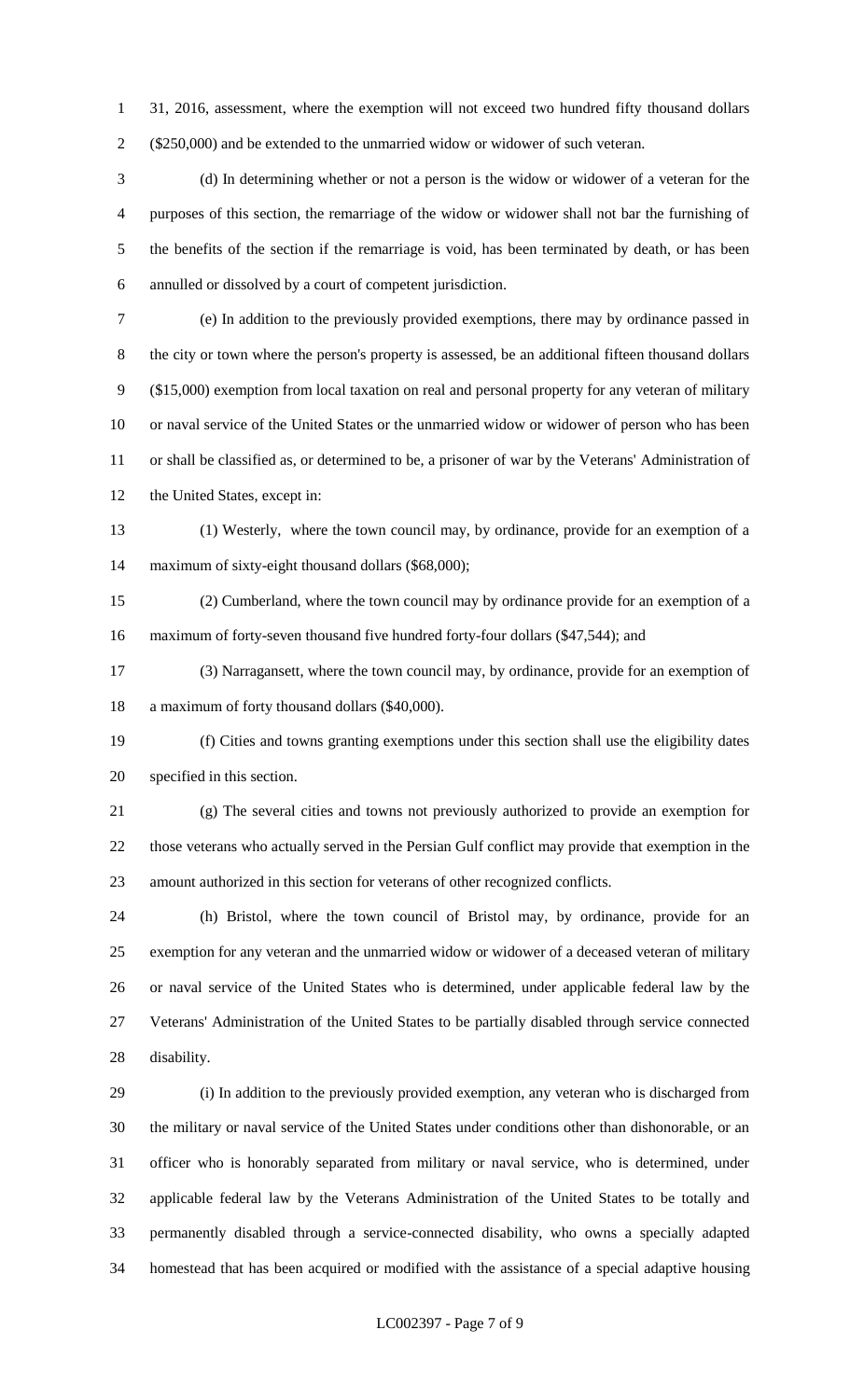grant from the Veteran's Administration and that meets Veteran's Administration and Americans with disability act guidelines from adaptive housing or that has been acquired or modified using proceeds from the sale of any previous homestead that was acquired with the assistance of a special adaptive housing grant from the veteran's administration, the person or the person's surviving spouse is exempt from all taxation on the homestead. Provided, that in the town of Westerly where the amount of the above referenced exemption shall be forty-six thousand five hundred dollars (\$46,500).

- (j) The town of Coventry may provide by ordinance a one thousand dollars (\$1,000) exemption for any person who is an active member of the armed forces of the United States.
- (k) The town of Scituate may provide by ordinance, in lieu of a tax exemption that grants
- 11 to all disabled veterans with a one hundred percent (100%) service connected disability, a tax
- 12 credit in an amount to be determined from time to time by the town council.
- SECTION 2. This act shall take effect upon passage.

======== LC002397 ========